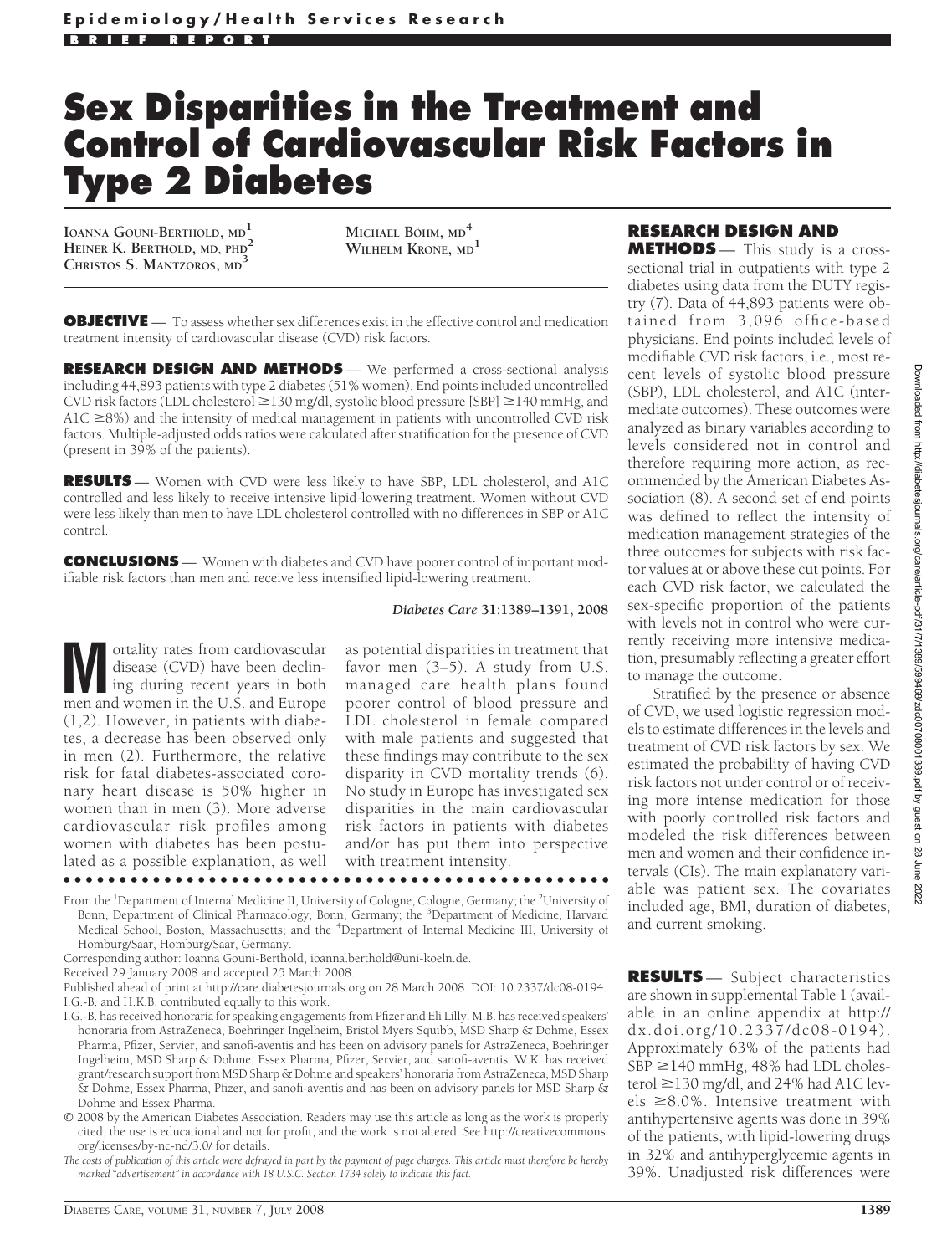## *Sex disparities in type 2 diabetes treatment*

**Table 1—***Odds ratios (ORs) and 95% CIs between diabetic men and women for CVD risk factors not under control, as well as for intensity of medication management\* for each CVD risk factor among patients with levels not under control (unadjusted and adjusted estimates using male sex as the referent)*

|                                                        | With CVD $(n = 9.521$ men<br>and $8,050$ women) |               |                  | Without CVD $(n = 12,417$ men<br>and $14,905$ women) |                |                  |
|--------------------------------------------------------|-------------------------------------------------|---------------|------------------|------------------------------------------------------|----------------|------------------|
|                                                        | <b>OR</b>                                       | 95% CI        | $\boldsymbol{P}$ | OR.                                                  | 95% CI         | $\boldsymbol{P}$ |
| CVD risk factors not in control (unadjusted)           |                                                 |               |                  |                                                      |                |                  |
| $SBP \geq 140$ mmHg                                    | 1.20                                            | $1.12 - 1.27$ | < 0.0001         | 1.08                                                 | $1.03 - 1.13$  | 0.003            |
| LDL cholesterol $\geq$ 130 mg/dl                       | 1.33                                            | $1.25 - 1.42$ | < 0.0001         | 1.21                                                 | $1.15 - 1.28$  | < 0.0001         |
| $A1C \geq 8\%$                                         | 1.04                                            | $0.97 - 1.11$ | 0.32             | 1.01                                                 | $0.95 - 1.07$  | 0.82             |
| CVD risk factors not in control (multiple adjusted)    |                                                 |               |                  |                                                      |                |                  |
| $SBP \geq 140$ mmHg                                    | 1.19                                            | $1.11 - 1.29$ | < 0.0001         | 1.0                                                  | $0.95 - 1.06$  | 0.99             |
| LDL cholesterol $\geq$ 130 mg/dl                       | 1.44                                            | $1.33 - 1.55$ | < 0.0001         | 1.25                                                 | $1.18 - 1.32$  | < 0.0001         |
| AlC $\geq$ 8%                                          | 1.15                                            | $1.06 - 1.25$ | 0.0009           | 1.04                                                 | $0.97 - 1.1$   | 0.29             |
| Intensity of medication management (unadjusted)        |                                                 |               |                  |                                                      |                |                  |
| $\geq$ 2 antihypertensive agents                       | 1.09                                            | $1.02 - 1.16$ | 0.014            | 1.19                                                 | $1.12 - 1.26$  | < 0.0001         |
| $\geq$ 1 lipid-lowering drug                           | 0.76                                            | $0.72 - 0.81$ | < 0.0001         | 0.99                                                 | $0.93 - 1.04$  | 0.62             |
| $\geq$ 2 oral antihyperglycemic agents or insulin      | 1.11                                            | $1.03 - 1.18$ | 0.003            | 1.05                                                 | $0.995 - 1.11$ | 0.073            |
| Intensity of medication management (multiple adjusted) |                                                 |               |                  |                                                      |                |                  |
| $\geq$ 2 antihypertensive agents                       | 0.998                                           | $0.92 - 1.08$ | 0.97             | 1.01                                                 | $0.95 - 1.08$  | 0.71             |
| $\geq$ 1 lipid-lowering drug                           | 0.85                                            | $0.79 - 0.91$ | < 0.0001         | 0.99                                                 | $0.93 - 1.05$  | 0.65             |
| $\geq$ 2 oral antihyperglycemic agents or insulin      | 1.04                                            | $0.95 - 1.13$ | 0.40             | 0.96                                                 | $0.9 - 1.03$   | 0.25             |

\*Outcomes analyzed as binary variables (≥140 vs. <140 mmHg for SBP, ≥130 vs. <130 mg/dl for LDL cholesterol, and ≥8.0 vs. <8.0% for A1C) according to the levels considered not in control and therefore requiring more action, as recommended by the American Diabetes Association. More intense medication management was defined as the use of two or more drug classes of antihypertensive agents for hypertension, of one or more lipid-lowering agents for lipid management, and of two or more oral agents or insulin for antihyperglycemic treatment.

larger in women than in men throughout (online appendix, supplemental Table 2).

The upper part of Table 1 shows the calculated odds ratios for risk factors not under control. After multiple adjustments, among patients with a CVD history, women were significantly more likely than men to have SBP  $\geq$ 140 mmHg, LDL cholesterol  $\geq$ 130 mg/dl, and A1C levels  $\geq$ 8.0%. The largest differences observed between men and women were regarding LDL cholesterol control. Among patients without a history of CVD, women were significantly more likely than men to have LDL cholesterol  $\geq$ 130 mg/dl, while there was no difference in SBP or A1C.

The lower part of Table 1 reports the estimated probabilities of the intensity of medication management. In adjusted models, among those with a history of CVD, the medication intensity was similar in men and women with respect to antihypertensive and antihyperglycemic medications, but women received significantly less lipid-lowering medications. Among patients without a history of CVD, there were no significant differences.

**CONCLUSIONS** — In this large German population of patients with type 2 diabetes, women with a history of CVD

were more likely to have all three risk factors uncontrolled, with differences in lipid control being the most pronounced. Women were also less likely to receive lipid-lowering medications. Among patients without a history of CVD, women were more likely to have uncontrolled LDL cholesterol. These results are of particular interest, since it has been shown that the stronger effect of type 2 diabetes on the risk of coronary heart disease in women is in part explained by a greater effect of atherogenic dyslipidemia and blood pressure in diabetic women (9). Our findings are consistent with previous reports (5,10), albeit supported by a much larger data source. A cross-sectional analysis in American patients with diabetes found that women were less likely than men to have  $A1C < 7\%$ , less likely to be treated with lipid-lowering medications, and, when treated, less likely to have LDL cholesterol  $\leq 100$  mg/dl (4). We extend the above data by showing that lack of control is even more pronounced among patients with CVD, a finding with obvious clinical implications.

We have recently shown that among patients with diabetes, physicians focus more on antihyperglycemic treatment, although blood pressure and lipid control

are more effective in affecting patientrelated end points (7).

A limitation of the study is its crosssectional design. The strengths include its large size:  $>$ 10 times higher than previously published studies in this field. It has been shown that a target-driven, longterm, intensified intervention aimed at multiple risk factors in patients with type 2 diabetes reduces the risk of cardiovascular events (11). The present study shows that diabetic women have poorer control of important modifiable risk factors than diabetic men and receive less intensified lipid-lowering therapy. More intensive treatment of diabetic women may improve the sex disparity in CVD mortality.

**Acknowledgments**— Establishment of the DUTY registry was supported by an unrestricted research grant by MSD Sharp & Dohme, Haar, Germany. Data collection was executed by contract research organization (CRO) Kendle GmbH & Co. GMI KG, Munich, Germany.

C.S.M. is a recipient of an award from the Alexander von Humboldt Foundation.

Employees of the sponsor contributed to the design of the registry. The three primary authors had no participation in the planning or conduct of the study. After the study had